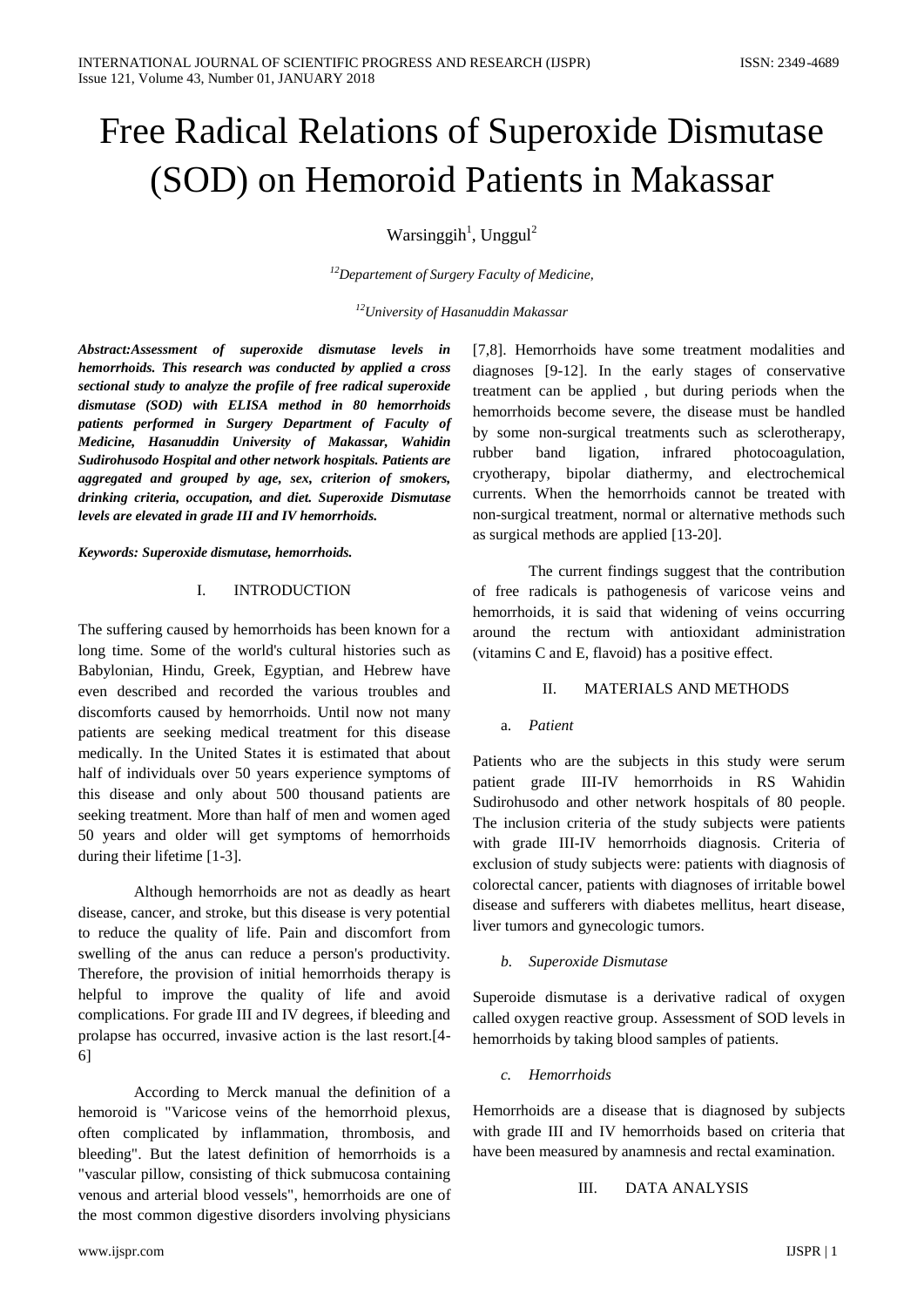The data in this study will be processed using SPSS 22. All test results will be presented in the form of tables and graphs. To test the hypothesis, data analysis using Mann Whitney test with a tolerance of 5%.

#### IV. RESEARCH RESULT

#### Characteristics of Respondents

During the study period, 80 samples were obtained, including 40 patient controls. Table 1 illustrates the characteristics of the overall research sample. Based on the distribution of research samples according to gender, the highest number of men were 40 people (50.0%), and 40 women (50.0%).

Based on the distribution of the sample by age group, the highest number of samples were aged 40-49 years old, 20 persons (25.0%), followed by the age group of 20-29 years, 18 people (22.5%), followed by age group 50-59 and 60 - 69 years old are 12 persons (15.0%), followed by age group> 70 years of 8 people (10.5%), followed by age group 30-39 years 6 (7.5%) and the smallest group is  $\langle 20 \rangle$ years age group 4 people (5.0%).

Table 1. Distribution of respondent base on the

| characteristics         |    |       |  |  |
|-------------------------|----|-------|--|--|
| Karak teristik 5 am pel | п  | 96    |  |  |
| Jeniskelamin            |    |       |  |  |
| La ki-laki              | 40 | 50.0  |  |  |
| Perem puan              | 40 | 50.0  |  |  |
| Usia                    |    |       |  |  |
| <2 0 thm                | 4  | 5.0   |  |  |
| $20 - 29$ thm           | 18 | 22,5  |  |  |
| 30-39 thm               | -6 | 7.5   |  |  |
| $40 - 49$ thm           | 20 | 25.0  |  |  |
| 40-49 thm               | 12 | 1.5.0 |  |  |
| $60 - 69$ thm           | 12 | 1.5.0 |  |  |
| $>70$ thm               | 8  | 10.0  |  |  |
| SO <sub>D</sub>         |    |       |  |  |
| $<$ 164 U/m L           | 29 | 36.2  |  |  |
| 164-240 U/m L           | 20 | 25.0  |  |  |
| $> 240$ U/ml            | 31 | 38.8  |  |  |
| Kriteria Perokok        |    |       |  |  |
| Merokok                 | 28 | 35.0  |  |  |
| Tida k M ero kok        | 52 | 65.0  |  |  |
| Kriteria Peminun        |    |       |  |  |
| Alkohol                 | 23 | 28.8  |  |  |
| Non-alkohol             | 57 | 71.2  |  |  |
| Kriteria Makan Sayar    |    |       |  |  |
| Makan sayur             | 8  | 10.0  |  |  |
| Tidak Makan Sayur       | 72 | 90.0  |  |  |
| Kriteria Pekerjaan      |    |       |  |  |
| Duduk Lama              | 23 | 28.8  |  |  |
| Tida k duduk lam a      | 57 | 71.2  |  |  |

SOD samples were high (> 240 U / mL) of 31 people (38.8%), normal SOD levels (164 - 240 U / mL) of 20  $(25.0\%)$ , and low SOD (<164 U / mL a total of 29 people (36.2%).

Based on the distribution of research samples that smoked a

number of 28 people (35.0%), and who did not smoke a number of 52 people (65.0%). Based on the distribution of research samples that alcohol drinkers amounted to 23 people (28.8%), and non-alcohol drinkers a total of 57 people (71.2%). Based on the distribution of research samples that ate vegetables of 8 people (10.0%), and those who did not eat vegetables were 72 (90.0%).

|  |          |  | Table 2. SOD value distribution base on the Smoking |
|--|----------|--|-----------------------------------------------------|
|  | criteria |  |                                                     |

|                         | Merdrok                            | kła      |                  |
|-------------------------|------------------------------------|----------|------------------|
|                         | <b>TidkMerdak</b><br><b>Marokk</b> |          |                  |
| Trgg(>20U/m)            | <b>16(200%)</b>                    | 15位884   | 31(3884)         |
| soo Normal (1642401/ml) | 8(100%)                            | 12(150%) | 20(25.0%)        |
| Renth(<164U/mL)         | 45.0%                              | 25(312)  | 2(五2)            |
| Tdal                    | <b>28(350%)</b>                    | 52 伍04   | <b>80(1000%)</b> |

Based on the distribution of research samples with 23 years old working (28.8%), and those who did not sit were 57 (71.2%). Mann Whitney test in both hemorrhoids and control patients was found to be a significant result where the 2-tailed value was 0.000.

| Table 3. SOD value distribution base on the Alcohol |
|-----------------------------------------------------|
| consumption                                         |

|     |                     |            | <b>Akchd</b>       |             |
|-----|---------------------|------------|--------------------|-------------|
|     |                     | Mnm        | <b>Tickk Minum</b> | Tatal       |
|     |                     | akdid      | <b>Alchd</b>       |             |
|     | Tingg(>20U/mL)      | 15(188%)   | 16(200%)           | 31 (38%)    |
| SID | Normal (164240J/mL) | 6(7.5%)    | 14(17.5%)          | 2区(0)       |
|     | Rendah (< 164 U/mL) | 20.5M      | 2338%              | 20,320      |
|     | Tatal               | 23 (28.8%) | 57(712%)           | 80 (100 06) |

According to table 3, the total value of the long-term hemorrhoids hearing patient rating is 1560.00 and the control is 1680.00. Using a comparative test of long sitting employment using Mann Whitney Test in both hemorrhoids and control patients was found to be a nonsignificant result in which the 2-tailed score was 0.461. Similarly, for those who ate vegetables compared to hemorrhoids and controls, using Mann Whitney's Test, there was no meaningful result where the 2-tailed value was 0.139.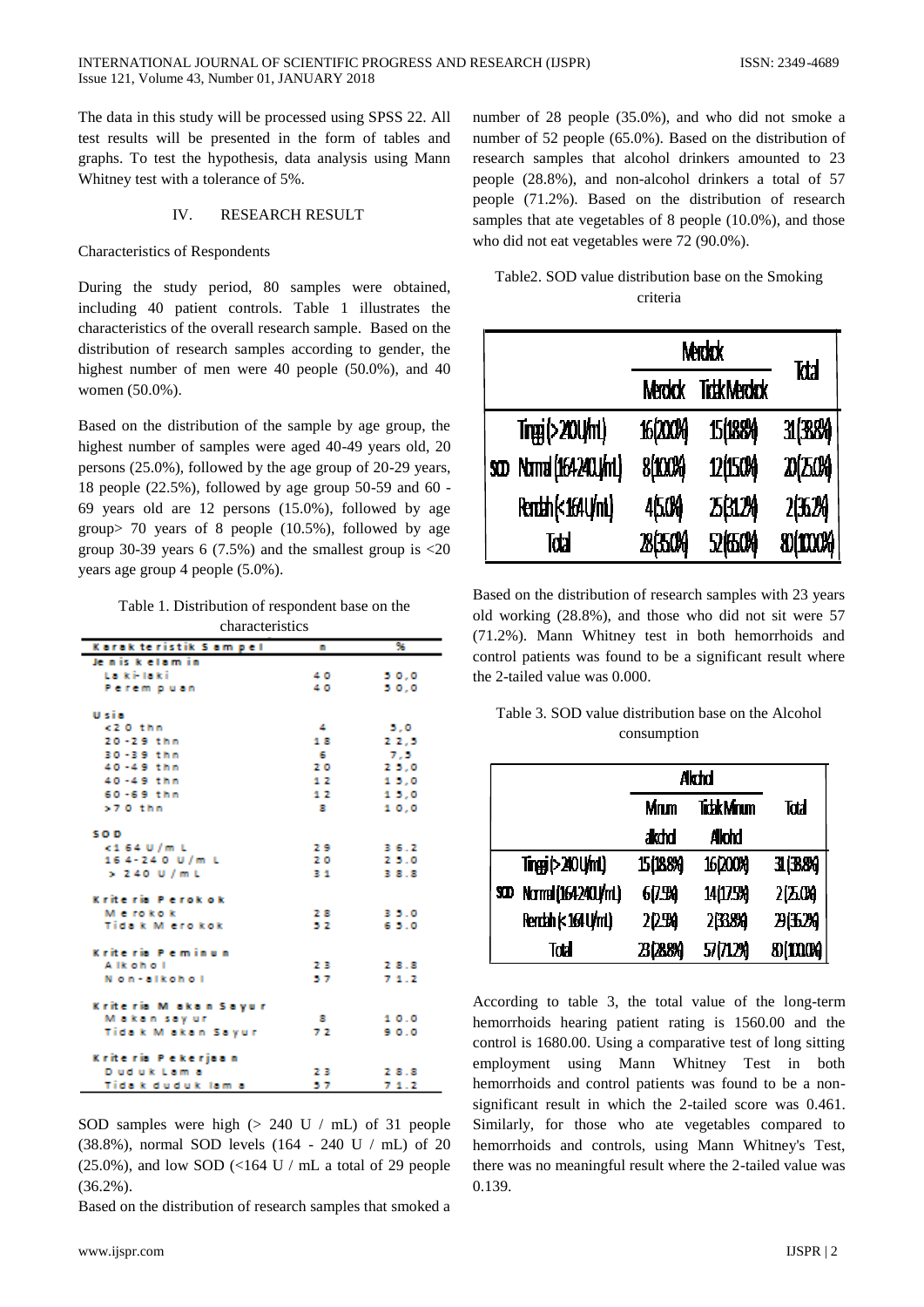#### **Frequency of SOD Against Smoking Criteria**

SOD study sample is divided into three categories, high if SOD> 240 U / mL, normal if SOD 164 - 240 U / mL and low when <164 U / mL. From table 2, the distribution of SOD values based on smoking and non-smoking criteria found that the number of patients with high SOD was found to be higher in the smoking group than non-smokers [16 (20.0%) vs 15 (18.8%)]. many in non-smokers compared with those who smoked [12 (15.0%) vs 8 (10.0%)]. Likewise for the low SOD category was found more in patients who did not smoke [25 (31.2%) vs 4 (5.0%)].

#### **Frequency of SOD Against Alcohol Drinking Criteria**

From table 3, the distribution of SOD values based on the criterion of alcohol drinkers found that the number of patients with high SOD was found to be higher in the nonalcoholic group than those who drank alcohol (16 (20.0%) vs 15 (18.8%).) The normal SOD category was obtained more in patients who did not drink alcohol than those who drank alcohol [14 (17.5%) vs 6 (7.5%)]. Likewise for the low SOD category was found more in patients who did not drink alcohol [27 (33.8%) vs 2 (2.5%)].

Table 4. SOD Values Distribution base on the Sitting duration work

|    |                     | lam Duduk                |            |             |
|----|---------------------|--------------------------|------------|-------------|
|    |                     | <b>DutkTidsk</b><br>Drik |            | Tdal        |
|    |                     | lam                      | lam        |             |
|    | Trug(>20U/mL)       | 10(12.5%                 | 21,062%    | 31 (38%)    |
| SD | Normal (1642401/ml) | 67.54                    | 14(175%)   | 20(25.0%)   |
|    | Rendah (< 164 U/ml) | 7084                     | 2025%      | 24324       |
|    | Tobl                | 23(2884)                 | 57 (71.2%) | 80 (100.0%) |

#### **Frequency of SOD Against Job Criteria**

From table 4, the distribution of SOD values based on the long-term criteria was found that the number of patients with high SOD was found to be higher in the non-sitting group compared with the older working group (21.26.2 vs 10 (12.5%). normal is more prevalent in patients who do not sit longer than those who sit long [14 (17.5%) vs 6 (7.5%)]. Likewise, for low SOD categories, more were found in patients who did not work long [22 (27.5%) vs 7 (8.8%)]

#### **Frequency of SOD Against Vegetable Eating Criteria**

|             |  | Table 5. SOD Value distribution base on vegetable |  |  |
|-------------|--|---------------------------------------------------|--|--|
| consumption |  |                                                   |  |  |

|     |                     | Lama Duduk          |           |           |
|-----|---------------------|---------------------|-----------|-----------|
|     |                     | Duduk Tidak<br>Drhk |           | Total     |
|     |                     | Lama                | Lama      |           |
|     | Tings (>240 U/ml)   | 33.8%               | 28 350%   | 31(38%)   |
| SID | Normal (164240J/mL) | 45.0Kg              | 16 (200%) | 20(25.0%) |
|     | Rendah (< 164 U/mL) | 1(1.2%)             | 28(350%)  | 29(35.2%) |
|     | Total               | 8(10.0%)            | 721900%   | 80(1000%) |

From table 5 the distribution of SOD value based on vegetable eating criteria was obtained that the number of patients with high SOD was found to be higher in the group (28.0%) vs 3 (3.8%)]. The normal SOD category was found to be higher in patients who did not eat vegetables than those who ate vegetables [16 (20.0%) vs 4 (5.0%) ]. Likewise for the lower SOD category was found more in patients who did not eat vegetables [28 (35.0%) vs 1 (1.2%)].

#### **SOD Comparative Test In Hemoroid Patients**

Table 6. Man Whitney test SOD on Hemoroid Patients

|                        | SODKategori Marokok Alkohol |         |          | Pekarjaan<br>Lama Duduk | <b>Mikan Sayu</b> |
|------------------------|-----------------------------|---------|----------|-------------------------|-------------------|
| Man Whitney U          | 49.500                      | 480.000 | 420.000  | 740.000                 | 720.00            |
| Wilcoxon W             | 869.500                     | 1300E   | 1240F3   | 150.000                 | 1540,000          |
|                        | -7.TV4                      | 3727    | 4664     | - 736                   | $-1481$           |
| Asymp. Sig. (2 tailed) | ⅏                           | .co     | $\omega$ | .461                    | . 139             |

From table 6 it was found that the rank value for hemorrhoids was 869.50 while the non-hemorrhoids were 2370.50. Using a SOD comparison test using Mann Whitney's Test on hemorrhoids and control patients, there were significant results where the 2-tailed value was 0.000.

The number of hemorrhoids rated by smokers is 1300.00 and the control is 1940.00. Using a smoking comparison test using Mann Whitney Test in both hemorrhoids and control patients, there was a significant result where the 2 tailed score was 0.000.

The total value of hemorrhoids patients who drank alcohol was 1240.00 and the control was 2000.00. Using a comparative test of drinking alcohol using the Mann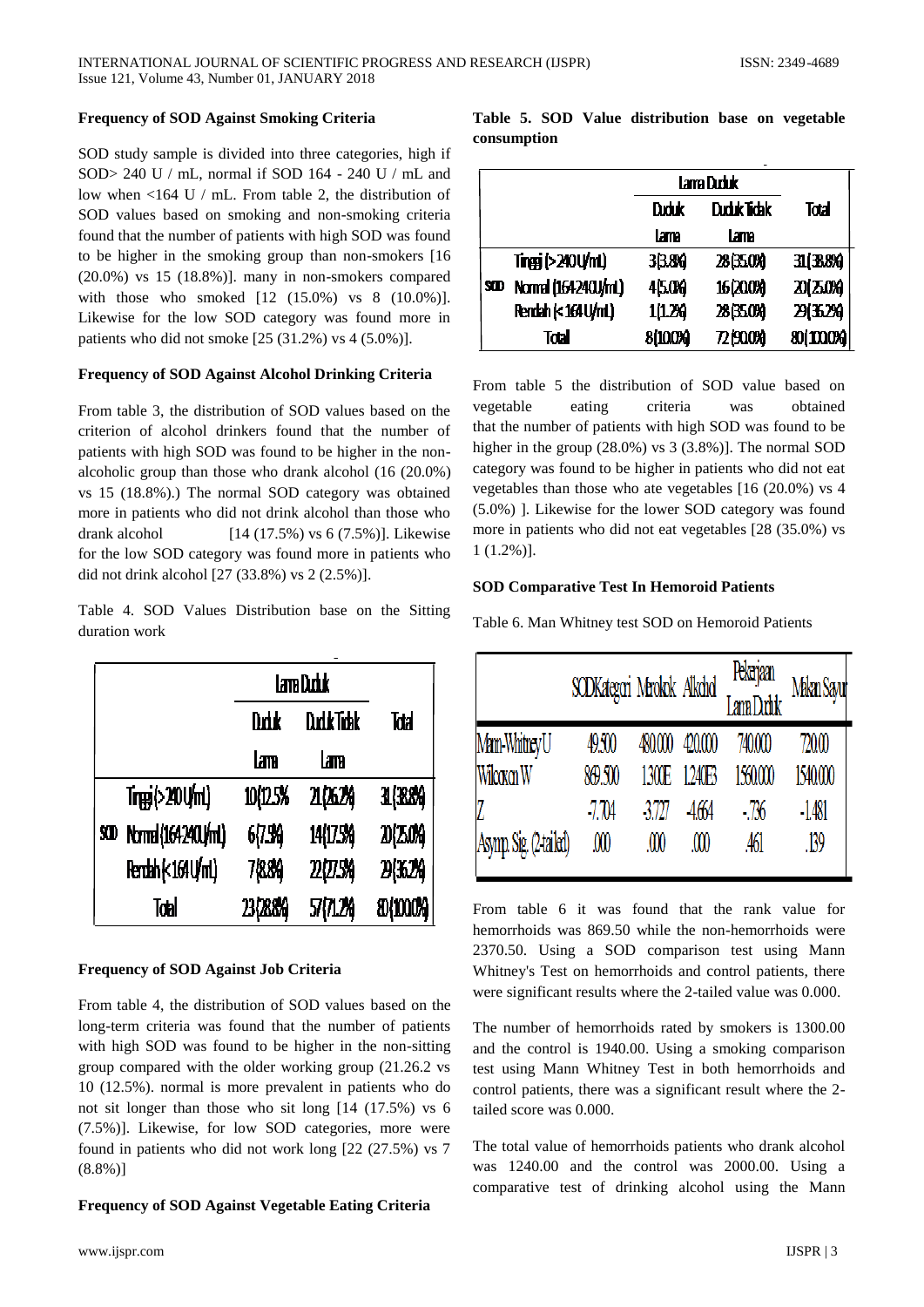Whitney Test in both the hemorrhoids and control patients, there was a significant result where the 2-tailed value

was 0.000.

# One-Sample Kolmogorov-Smirnov Test

|                                     |                | <b>SOD</b> |
|-------------------------------------|----------------|------------|
|                                     |                | 40         |
| Normal Parameters <sup>a</sup> Mean |                | 2.1229E2   |
|                                     | Std. Deviation | 7.27350E1  |
| Most Extreme                        | Absolute       | .152       |
| <b>Differences</b>                  | Positive       | .116       |
|                                     | Negati ve      | $-152$     |
| Kolmogorov-Smirnov Z                |                | .96        |
| Asymp. Sig. (2-tailed)              |                | .314       |

Based on table 6, the total value of the long-term hemorrhoids hearing patient rating is 1560.00 and the control is 1680.00. Using a comparative test of long sitting employment using Mann Whitney Test in both hemorrhoids and control patients was found to be a nonsignificant result in which the 2-tailed score was 0.461. Similarly, for those who ate vegetables compared to hemorrhoids and controls, using Mann Whitney's Test, there was no meaningful result where the 2-tailed value was 0.139.

## V. DISCUSSION

From Result of this research it cam be shown that distribution of SOD score based on smoking and nonsmoking criteria found that the number of patients with high SOD was found to be higher in the smoking group than non-smokers [16 (20.0%) vs 15 (18.8%)]. Unlike the case in Table 3, high SOD was found to be higher in the non-alcoholic group than those who drank alcohol [16 (20.0%) vs 15 (18.8%)]. This indicates that cigarettes can increase SOD levels but not so with alcoholic beverages [19-25].

Similarly, in Table 4, the high SOD score was found to be higher in the long-acting group than the older working group (21 (26.2%) vs 10 (12.5%)]. Similarly, high SOD was found in the non-vegetable group compared to those who ate vegetables  $[28 (35.0\%)$  vs  $3 (3.8\%)$ ]. This means that eating vegetables can lower SOD levels {26-32].

# VI. CONCLUSIONS AND RECOMMENDATIONS

From the results of research conducted in the city of Makassar about the relationship of Superoxide Dismutase to 80 pagoda Hemoroid concluded that Superoxide Dismutase levels increased in patients with hemorrhoids and superoxide dismutase levels can be used as a reference for research antioxidant therapy.

Suggestions for further investigators are the need for further research with more and more diverse samples and if there is evidence of a SOD relationship as a cause or that affects the hemorrhoids it is advisable to intervene by providing antioxidants.

#### REFERENCES

- **[1].** Berkow R (ed) (1992), The Merck Manual of Diagnosis and Therapy. 16th ed. Rahway, NJ: Merck; 855-856.
- **[2].** Garni, B. (2011) HEMORRHOIDS A COMMON AILMENT AMONG ADULTS, CAUSES & TREATMENT: A REVIEW. IntJPharm Sci. 3:5-12
- **[3].** Akhmedova EV, (2011), [Antioxidant therapy for acute thrombosis of hemorrhoidal nodes], Vesta Khir Im 11 Grek.;170(2):29-30.
- **[4].** Vertuani et all, (2004), ANTIOXIDANT HERBAL SUPPLEMENTS for HEMORRHOIDS developing a new formula. Sutrafood 3 (3) 19-26
- **[5].** Han W, Wang ZJ, Zhao B, Yang XQ, Wang D, Wang JP, Tang XY, Zhao F, Hung YT. (2005). Pathologic change of elastic fibers with difference of microvessel density and expressionof angiogenesis-related proteins in internal hemorrhoid tissues]. Zhonghua Weichang Waike Zazhi. Pubmed 8: 56-59
- **[6].** Mahmoud A. Wali,l FRCSI, Suleiman A. Suleiman,2 PhD, Osama F. Kadoumi, MS,and Mohamed A. Nasr, MS (2002), Superoxide Radical Concentration and Superoxide Dismutase, (SOD) Enzyme Activity in Varicose Veins, (Ann Thorac Cardiovasc Surg ; 8: 286-90)
- **[7].** Sohretoglu D, Sabuncuoglu S, Harput US. (2011). Evaluation of antioxidative, protective effect against H(2)0(2) induced cytotoxicity, and cytotoxic activities of three different Quercus species. Hacettepe University, Faculty of Pharmacy, Department of Pharmacognosy, TR-06100 Ankara, Turkey,Pub Med.
- **[8].** Varut Lohsiriwat, 2009, Hemorrhoids: From Basic pathophysiology to clinical management, World of Journal of Gastroenterology, 18 (17) 2009-2017.
- **[9].** Seok-Gyu Song et al, 2011, Optimal Treatment of Symptomatic Hemorrhoids, Journal of the Korean Society of Coloproctology, 27(6):277-281.
- **[10].** Barnett JL 2003. Anorectal Disease. In: Yamada T, Alpers DH, Kaplowitz N, Laine L, Owyang C, Powell DW, editors. Textbook of Gastroenterology. 4th ed. Philadelphia. Lippincott Williams & Wilkins, p.1991-5.
- **[11].** Chung YC, Hou YC, Pan AC, 2004, Endoglin (CD105) expression in the development of haemorrhoids, Hsin-Chu General Hospital, Taiwan. Eur J Clin Invest, 34(2): 107-12.
- **[12].** Andra, Diosmin-Hesperidin, Angin Segar untuk Pasien Hemoroid, Available at : http://www.haemorrhoid/one\_news\_print.asp.htm